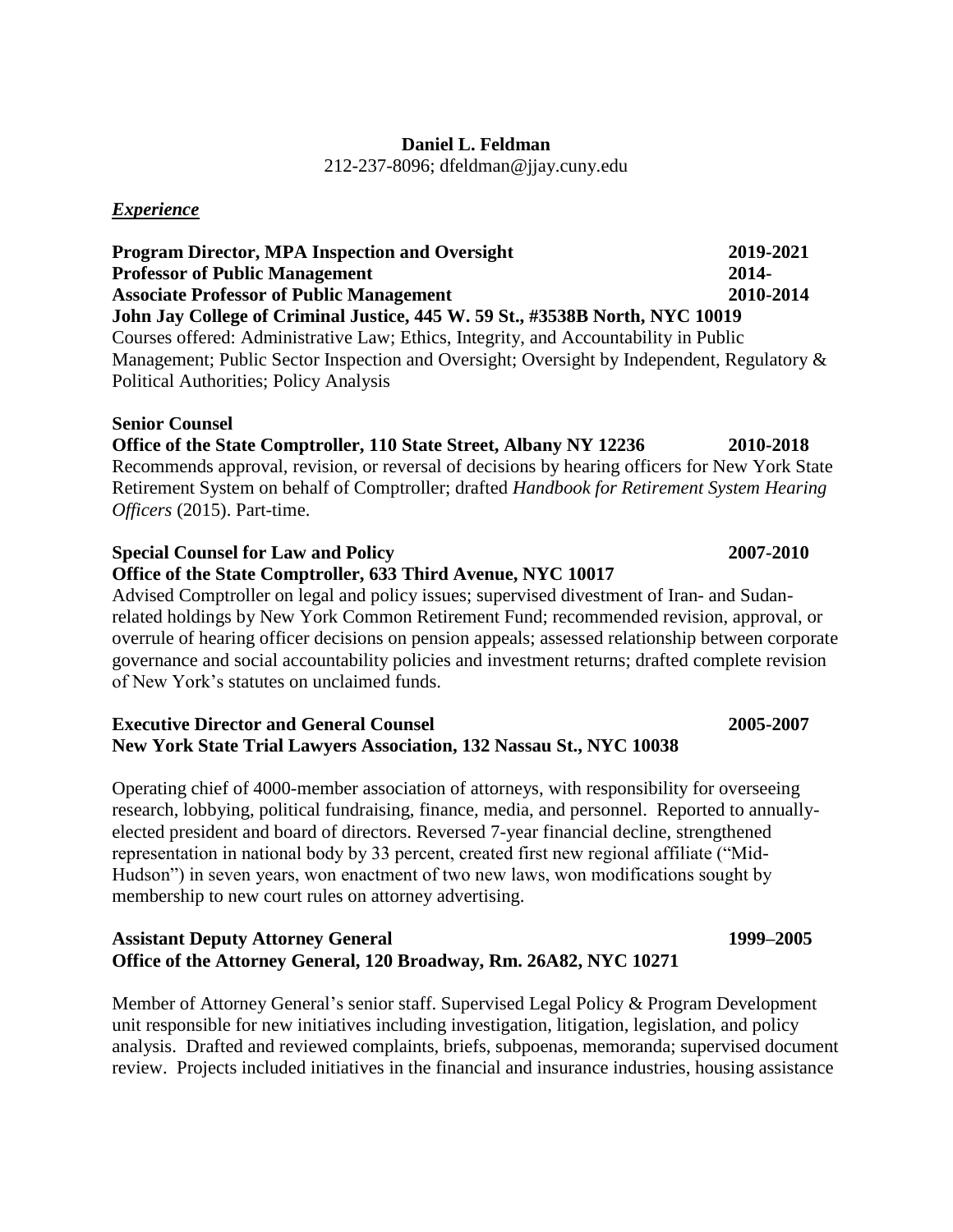programs, and handgun control; strengthening statutory penalties for money laundering, mental health care outpatient treatment legislation, election law reform. Cases included:

- *Spitzer v. Sturm Ruger* and *Hamilton v. Accu-tek* (2001, handgun manufacturers litigation) provided factual and legal research, substantial contributions to litigation strategy; coauthored A.G.'s *amicus* brief on questions certified to New York Court of Appeals
- Citibank (6/02), PayPal (8/02), and ten-bank (2/03) settlements (credit card industry) designed litigation strategy; with Internet Bureau negotiated Assurances of Discontinuance under Executive Law § 63(12)
- UnumProvident MultiState Settlement Agreement (11/04, disability insurance) led investigation of abusive practices by insurer and, assisted by Consumer Frauds Bureau, led national negotiations resulting in multistate settlement agreement

### **Member of Assembly 1981–1998 New York State Legislature, 45th Assembly District, Brooklyn, N.Y.**

Chaired Committee on Correction, 1987-1998. Author of over 140 New York State laws including Megan's Law, Organized Crime Control Act, Oral Search Warrant, Juvenile Felony Fingerprinting, Medical Parole, Rent Receipt Law, numerous laws protecting consumers, motorists, crime victims. Created Tax Assessment Small Claims Court for Homeowners, first home-sharing program for senior citizens in Brooklyn, first recycling program in southern Brooklyn, Transit Corps of Engineers. Led successful environmental protection battles against Port Authority dredge spoils dumping and New York City government-supported incinerators; and forced the Parking Violations Bureau to pay "fines" to motorists it harassed unduly.

### **Committee and Subcommittee Counsel to Charles Schumer, Chair 1977–1980 New York State Assembly Investigations Committee, 2 WTC, NYC**

Conducted investigations of City's asphalt purchasing procedures, drug abuse treatment, and real estate auctions. Developed strategies for revitalization of the New York City waterfront and strengthening of criminal justice services.

### **Executive Assistant 1974–1977 U.S. Representative Elizabeth Holtzman, Brooklyn, N.Y.**

Managed district office. Coordinated government efforts to maintain Ocean Parkway, preserved 70th Precinct station house, led investigation into nationwide reform of the Summer Feeding Program for Children resulting in criminal fraud convictions for seventeen perpetrators.

### **Associate 1973–1974 Olwine, Connelly, Chase, O'Donnell & Weyher, 299 Park Av., NYC**

Prepared memoranda of law for securities litigation and other matters.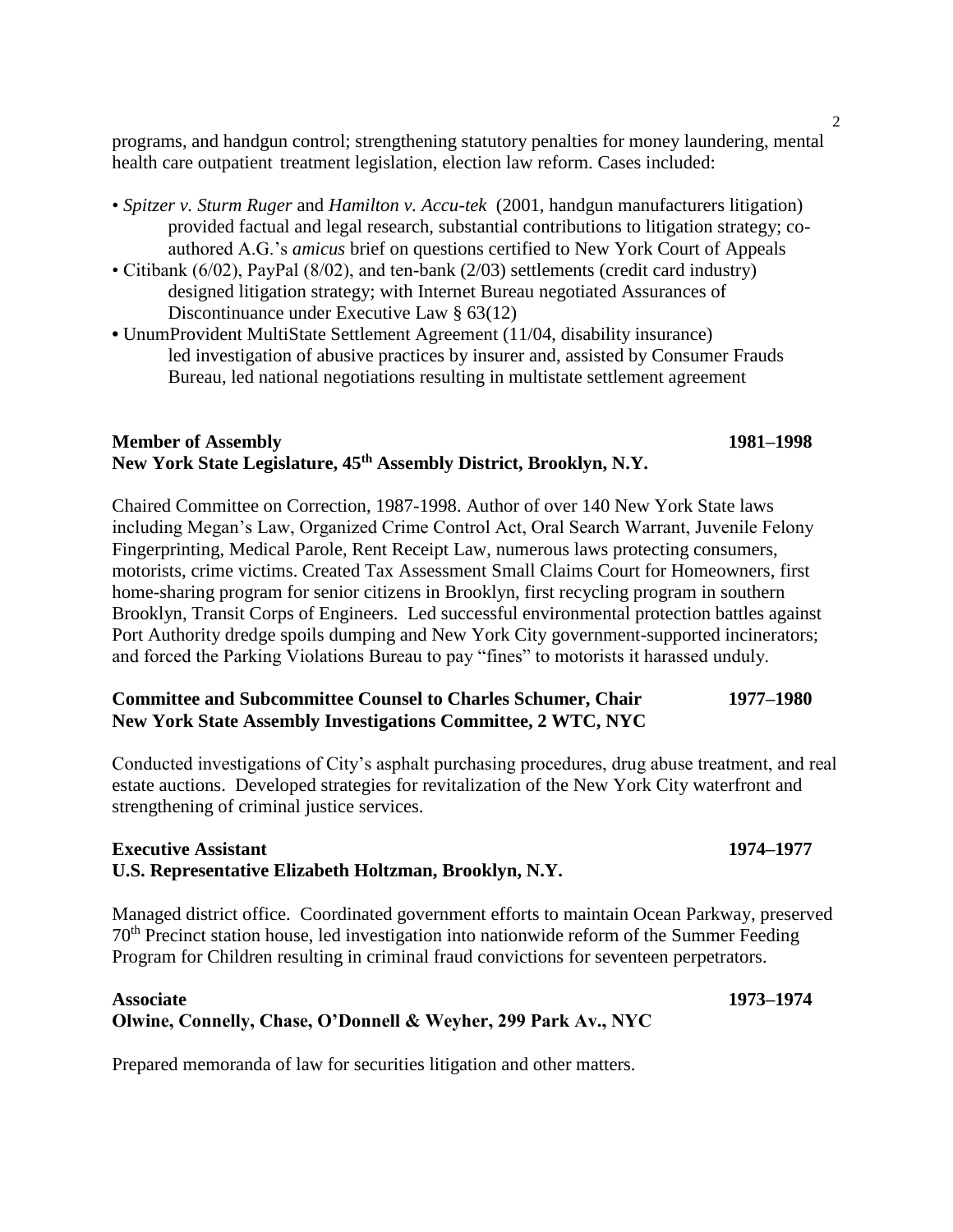# *Academic Experience*

| Adjunct Professor, John Jay College of Criminal Justice                                  | 2009-2010 |
|------------------------------------------------------------------------------------------|-----------|
| courses: Oversight by Independent, Regulatory and Political Authorities, Policy Analysis |           |
| Adjunct Professor, Fordham Law School                                                    | 2003-2008 |
| courses: Legislation, State and Local Government Law, Foundations of                     |           |
| Law and Ethics (graduate sociology department; cross-listed at law school)               |           |
| Adjunct Professor, Public Administration, Baruch College                                 | 1995-1998 |
| courses: Public Administration; Ethics and Accountability                                |           |
| Adjunct Professor, Brooklyn Law School                                                   | 1990-1995 |
| courses: Administrative Law; Legislation and Statutory Interpretation                    |           |
| Adjunct Associate Professor, Political Science, NYU                                      | 1988      |
| course: constitutional and administrative theory                                         |           |
| Visiting Assistant Professor, Political Science, Holy Cross                              | 1987      |
| course: constitutional and administrative theory                                         |           |
| Adjunct Assistant Professor, MPA programs at John Jay College, LIU, NYU                  | 1977-1988 |
| courses: administrative law; public administration; ethics and accountability;           |           |
| public administration theory                                                             |           |

# *Overseas Presentations, Consultation, and Research*

| Visiting Lecturer, American Law and Politics, Oxford University                                        | 11/82, 11/90 |
|--------------------------------------------------------------------------------------------------------|--------------|
| lectures: American Constitutional Jurisprudence; Administrative Law;                                   |              |
| current legal issues in American politics                                                              |              |
| U.S. Delegate, Int'l Symposium on Correctional Services, Pilisszentkereszt, Hungary                    | 10/92        |
| Visiting Lecturer, Government Oversight and the "Watchdog" function, Fudan University                  |              |
| School of International Relations and Public Affairs, Shanghai, China                                  | 6/14         |
| Presenter, Can China Usefully Adopt the U.S. Inspector General Model?, 8 <sup>th</sup> Sino-U.S. Int'l |              |
| Conference for Public Administration, Renmin University, Beijing, China 6/16                           |              |
| Visiting NAPA Consultant (National Academy of Public Administration), Anti-Corruption                  |              |
| Strategies and Tactics, Justice Academy, Yerevan, Armenia, 7/18                                        |              |
| Visiting Associate, Efficacy of Italian Anti-Corruption Institutions, Institute for Regionalism,       |              |
| Federal, and Self-Government, Italian National Research Council, Rome, Italy, 9/18-                    |              |
| 12/18                                                                                                  |              |
|                                                                                                        |              |

# *Education*

M. Phil. '21, Graduate Center, City University of New York J.D. '73, Harvard Law School. Recipient, Williston Prize for Contract Negotiation A.B.'70, Columbia College. Recipient, Alfred P. Sloan Foundation NYC Urban Fellowship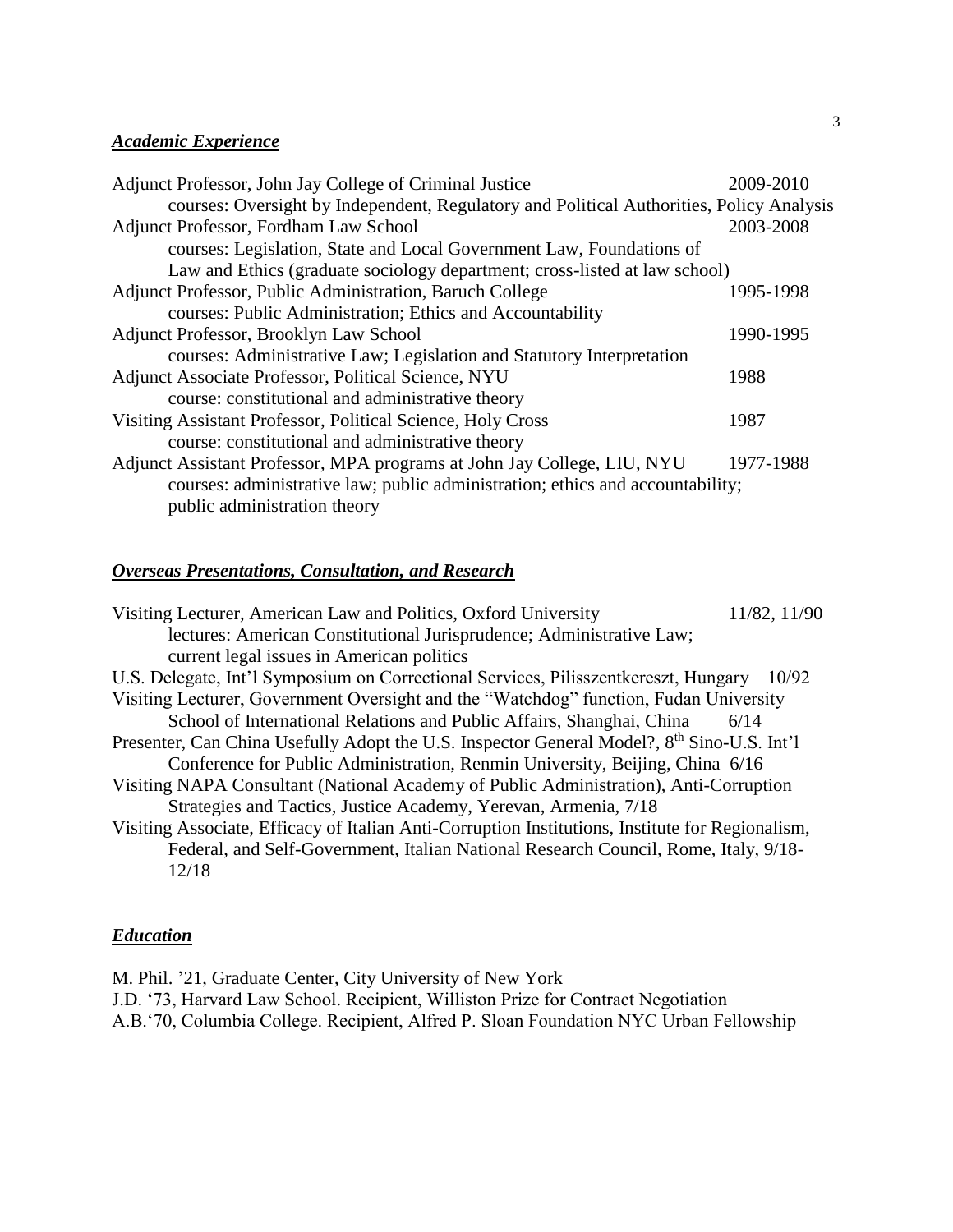### *Bar Admissions, Civic and Professional Associations*

New York (1975); S.D.N.Y., E.D.N.Y., Second Circuit, U.S. Supreme Court (1996) Steering Committee, (National) Campaign for Effective Crime Policy (1992-2001) Association of the Bar of the City of New York (2000-present), Committee on Alternative Dispute Resolution (2000-2003); State Affairs Committee (2003-2006); chair, Subcommittee on Finance and Taxation, Task Force on the Constitutional Convention (2016-2017) Chief Judge's Commission on the Future of New York State Courts (2006-2008) Albany Law School Government Law Center Advisory Board (2011-2014) Fellow, National Academy of Public Administration (2016-present)

### **PUBLICATIONS**

### *Books*

ADMINISTRATIVE LAW: THE SOURCES AND LIMITS OF GOVERNMENT AGENCY POWER, Sage/CQ Press, Thousand Oaks, California, 2016

THE ART OF THE WATCHDOG: FIGHTING FRAUD, WASTE, ABUSE AND CORRUPTION IN GOVERNMENT, with co-author David Eichenthal, SUNY Press, Albany, N.Y., 2013

TALES FROM THE SAUSAGE FACTORY: MAKING LAWS IN NEW YORK STATE, with co-author Gerald Benjamin, SUNY Press, Albany, N.Y., 2010

NEW YORK CRIMINAL LAW, West Publishing Company, Inc., St. Paul, Minn., 1996, legislative editor and co-author

THE LOGIC OF AMERICAN GOVERNMENT, William Morrow & Co., Inc., N.Y., 1990

REFORMING GOVERNMENT, William Morrow & Co., Inc., New York, 1981

### *Chapters*

Corruption in Italy: Indigenous Impediments to Reform, Chapter 7 in Carole Jurkiewicz, ed., *Global Corruption and Ethics Management*, Rowman and Littlefield, New York, 2020.

New York's Allegedly Unified Court System, in *New York's Broken Constitution*, P. Galie, C. Bobst, and G. Benjamin, eds., with co-author Marc C. Bloustein, SUNY Press, Albany, N.Y., 2016

The New York State Office of the Attorney General, in *New York State Government Handbook*, Gerald Benjamin, ed., Oxford University Press, New York, 2012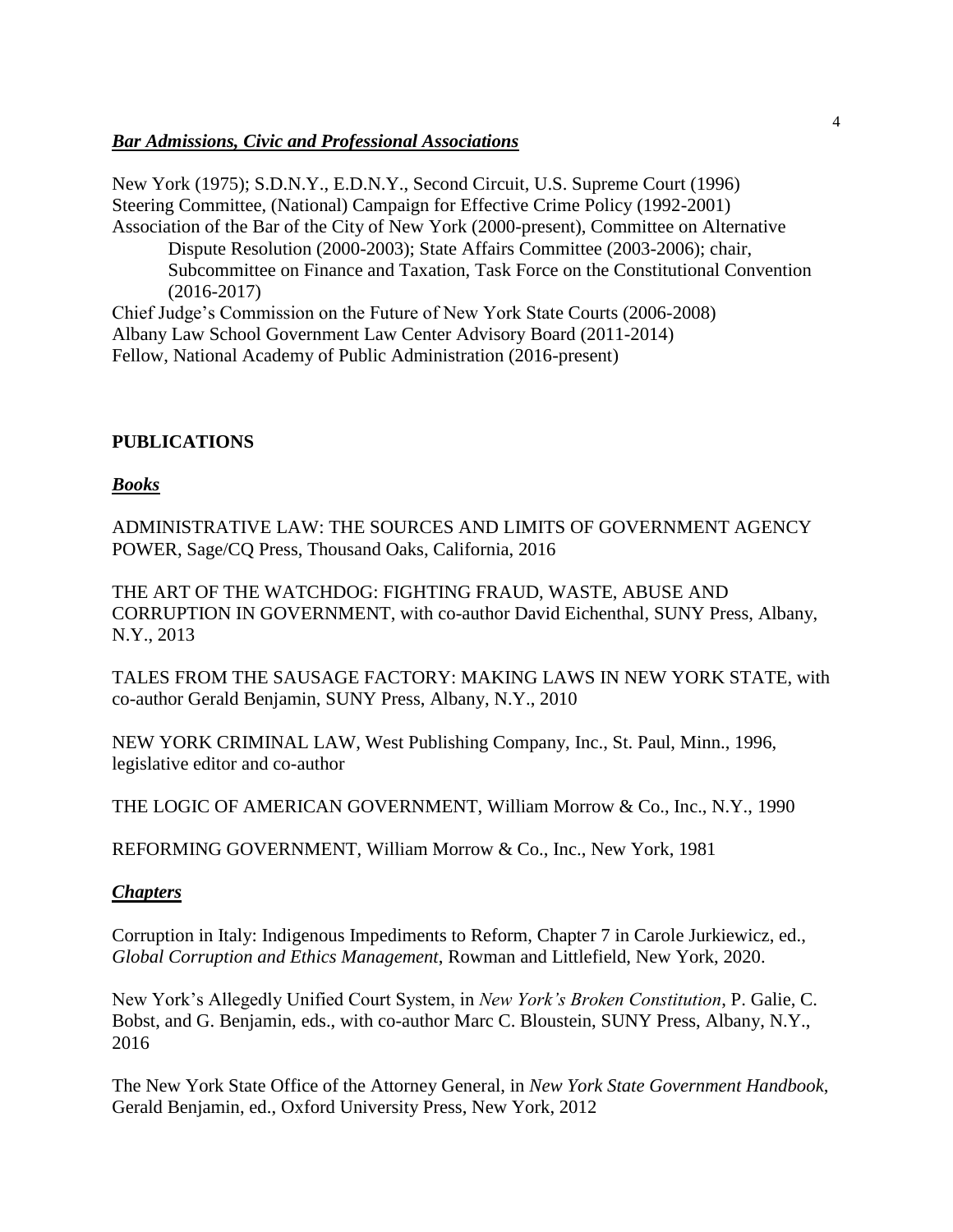New York's Born-Again Money Laundering Statute, 224 *New York Law Journal*, with Kevin Suttlehan, Oct. 31, 2000, 4. Reprinted as Chapter 8 of *New Responsibilities & Obligations Under the Money Laundering & Financial Anti-Terrorism Act of 2001*, Practising Law Institute, New York, 2002

Realpolitik, or The First Machine to Beat is the Mimeograph, *Up Against New York*, ed., John Berenyi, William Morrow & Co., New York, 1970

### *Encyclopedia Article*

Offices of Inspector General in the United States, with David Eichenthal and Robin Kempf, in A. Farazmand, ed., *Global Encyclopedia of Public Administration, Public Policy, and Governance*, New York: Springer International Publishing, a subsidiary of Springer Nature, 2018, [https://doi.org/10.1007/978-3-319-31816-5\\_3578-1](https://doi.org/10.1007/978-3-319-31816-5_3578-1)

## *Journal editing*

Perspective and Commentary Editor, *Public Administration Review*, July 2013 -- December 2017

Member, Editorial Board, *Public Administration Review*, 1992-2000, January – June 2013

Guest editor, *Government, Law & Policy Journal*, Volume 13, Number 2 (Winter 2011) and Volume 14 Number 1 (Spring 2012)

### *Articles*

Should Judges Justify Recourse to Broader Contexts When Interpreting Statutes?, *International Journal for the Semiotics of Law - Revue internationale de Sémiotique juridique*, 34(2):377-388, 2021, DOI 10.1007/s11196-020-09696-8

Key Elements of a More Effective Civil Service: An Armenian Perspective, with lead author Vache Kalashyan, *Banber: Bulletin of Yerevan University* 1(31):61-68, Yerevan, Armenia: Yerevan State University Publishing, http://www.ysu.am/science/en/1593421061, 2020

The Efficacy of Anti-Corruption Institutions in Italy, *Public Integrity* 22(6):590-605, Nov./Dec. 2020, DOI: 10.1080/10999922.2020.1739362

Armenia's Amazing 2018 "Velvet Revolution" Against Political Corruption, *PA Times* 5(1): 36- 37, Spring 2019, <https://www.aspanet.org/ASPADocs/PA%20Times/Magazine/Spring2019-Final.pdf>

The Warren Court's Pursuit of Kant's Realm of Ends, 33(1) *Notre Dame Journal of Law, Ethics & Public Policy* 275-290, 2019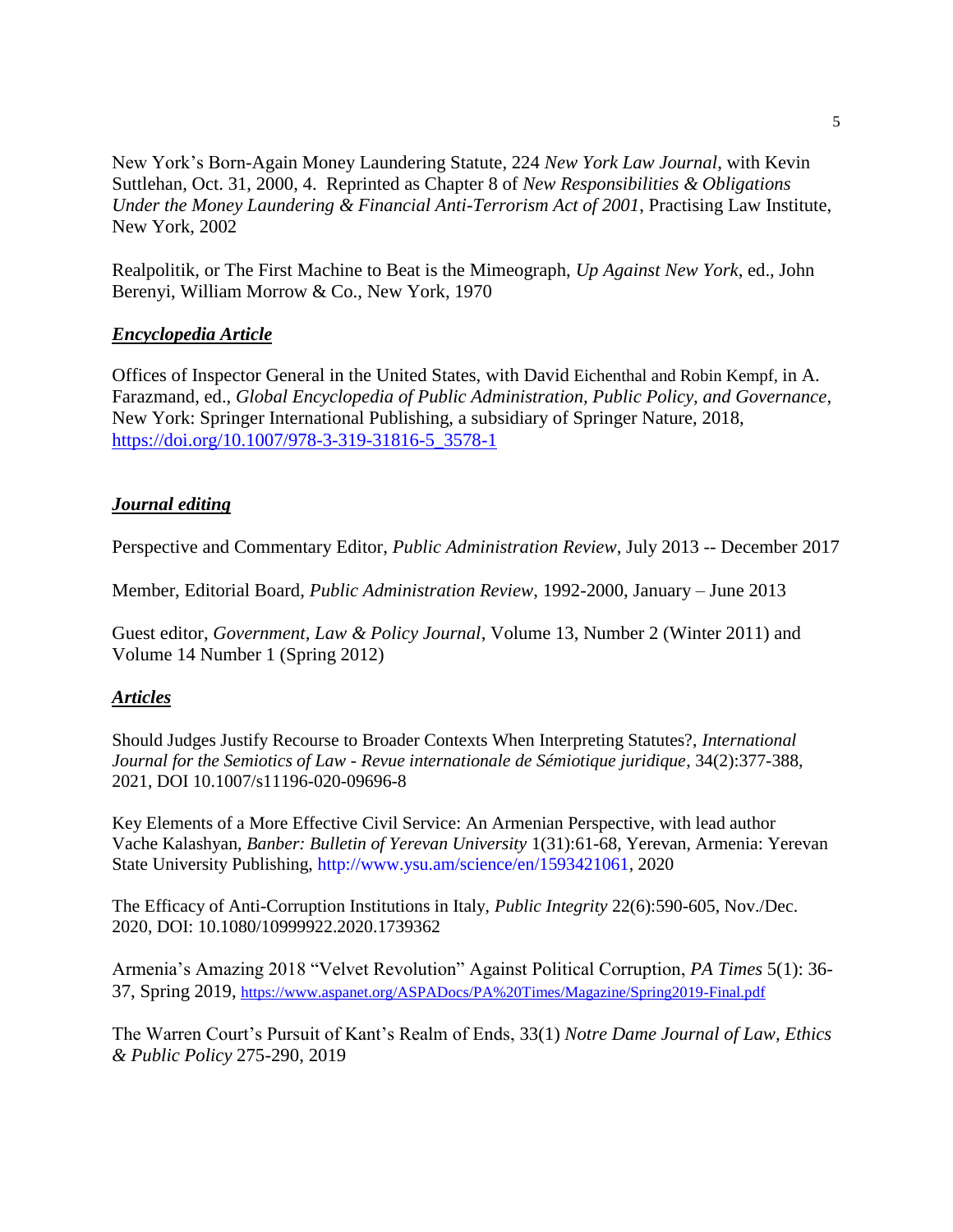The Remarkable 2018 "Velvet Revolution": Armenia's Experiment Against Political Corruption, with Haris Alibašić, 21(4) *Public Integrity* 420-432, July/Aug. 2019, <https://doi.org/10.1080/10999922.2019.1581042>

The Inspector General: Political Culture and Constraints on Effective Oversight, 19(6) *Public Integrity* 593-606, Nov./Dec. 2017, [http://dx.doi.org/10.1080/10999922.2017.1309187;](http://dx.doi.org/10.1080/10999922.2017.1309187) [http://orcid.org/0000-](http://orcid.org/0000-0002-1123-2216) [0002-1123-2216](http://orcid.org/0000-0002-1123-2216)

The Legitimacy of United States Government Agency Power, 75(1) *Public Administration Review*, pp. 75-84, January/February 2015, DOI: 10.1111/puar.12279.

Progressive Policy and Legislation in New York State, Continued: The Last Four Decades, 16(2) *Government, Law and Policy Journal*, pp. 4-9, Winter 2014

Public Value Governance or Real Democracy (Commentary), 74(4) *Public Administration Review* 504-5, July/August 2014, DOI: 10.1111/puar.12250.

Who Guards the Guardians? 35 *Legislative Gazette* 5, Number 15, December 6, 2011 (Albany, New York)

Tough Love – Tightening Administrative Hearing Procedures to Get Better Substantive Justice, 25 *The NAPPA Report* 7, November/December 2011 (published by National Association of Public Pension Attorneys, Sacramento, California), with Deborah Richards

State Law Encourages Insurers to Cheat, 237 *New York Law Journal*, January 10, 2007, 2 (annotated letter)

Office of the Comptroller of the Currency Preemption, 231 *New York Law Journal*, with Mark Fleischer, April 6, 2005, 4

Legislating or Litigating Public Policy Change: Gunmaker Tort Liability, 12 *Va. J. of Social Policy and the Law* 140 (Fall 2004)

Conflict Diamonds, International Trade Regulation, and the Nature of Law, 24 *U. Pa. J. of Internat'l Economic Law* 835 (Winter 2003-4)

Not Quite High Noon for Gunmakers, But It's Coming: Why *Hamilton* Still Means Negligence Liability in Their Future, 67 *Brooklyn L. Rev.* 293 (Winter 2001)

The "Scarlet Letter Laws" of the 1990's: A Response to Critics, 60 *Albany L. Rev.* 1081, June 1997

20 Years of Prison Expansion: A Failing National Strategy, 53 *Public Admin. Rev.* 561, Nov./Dec. 1993

Imprisoners' Dilemma, 14 *The American Prospect* 106, Summer 1993